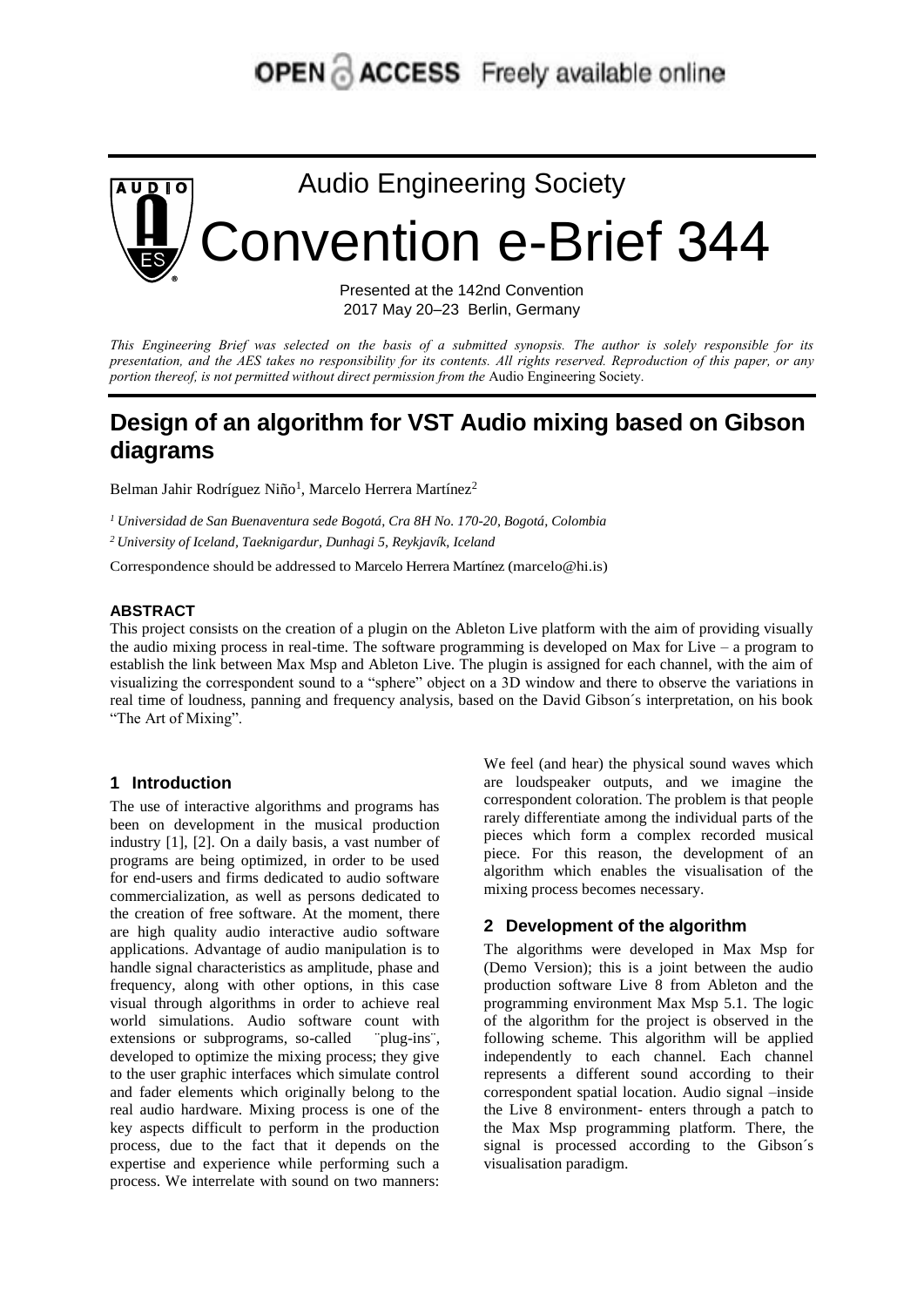

Figure 1. General algorithm.

Inside the Max Msp for Live, audio signal may be transformed to numerical data, in order to be handled according to the user´s needs. Additionally, Max Msp for Live counts with Jitter, a subprogram which handles all the visual environment. Finally, after this algorithm is performed, the audio signal comes back to the Live environment in order to be manipulated from there, without the necessity to enter to the Max Msp environment. At the initial performance, while linking Max Msp to Live, only the last versions from Live 8 and forth have to be available and Max Msp 5.1. When these programs are installed, while opening Live, it will recognise the Plug-Ins developed in Max Msp and rename it into a newer extension ".amxd", which only will work inside the Ableton platform Live 8, and forth. The logic behind the algorithm designed inside Max Msp is explained further. The audio signal processing individual parts are: Input Equalizer algorithm, FFT algorithm, Panning algorithm and Volume algorithm. Finally, the creation of Jitter Visualizer process is explained, which contains every previous algorithm. Stereo signal which comes to the Max Msp programming environment through Plug-In object. This signal enters an input equalizing algorithm. This one has the function to enable o the user the signal characterization through 1-band equalizer. For the sake of illustration, a bass guitar must be processed according to the physical nature of the instrument. First algorithm is the equalization, which will change the type of the signal for subsequent processes.



Figure 2. Flux diagram of the general algorithm.

A FFT frequency analyser receives the monophonic signal, already equalized, and assigns to it a definite colour depending to the sound nature of the channel. This in order to characterize or differentiate the sound from each channel, according to Gibson´s theory, some frequencies are associated to some definite colours, as it is shown in Figure 3. An algorithm for the interpretation of the sound Frequency Response, coming from the correspondent channel in order to associate it to a definite colour in the "sphere" objects is designed.



Figure 3. Colour classification according to the frequency.

In the 3D visualisation window, for instance, if in the channel where the Plug-In has been assigned, there is a bass, its colour must be represented to a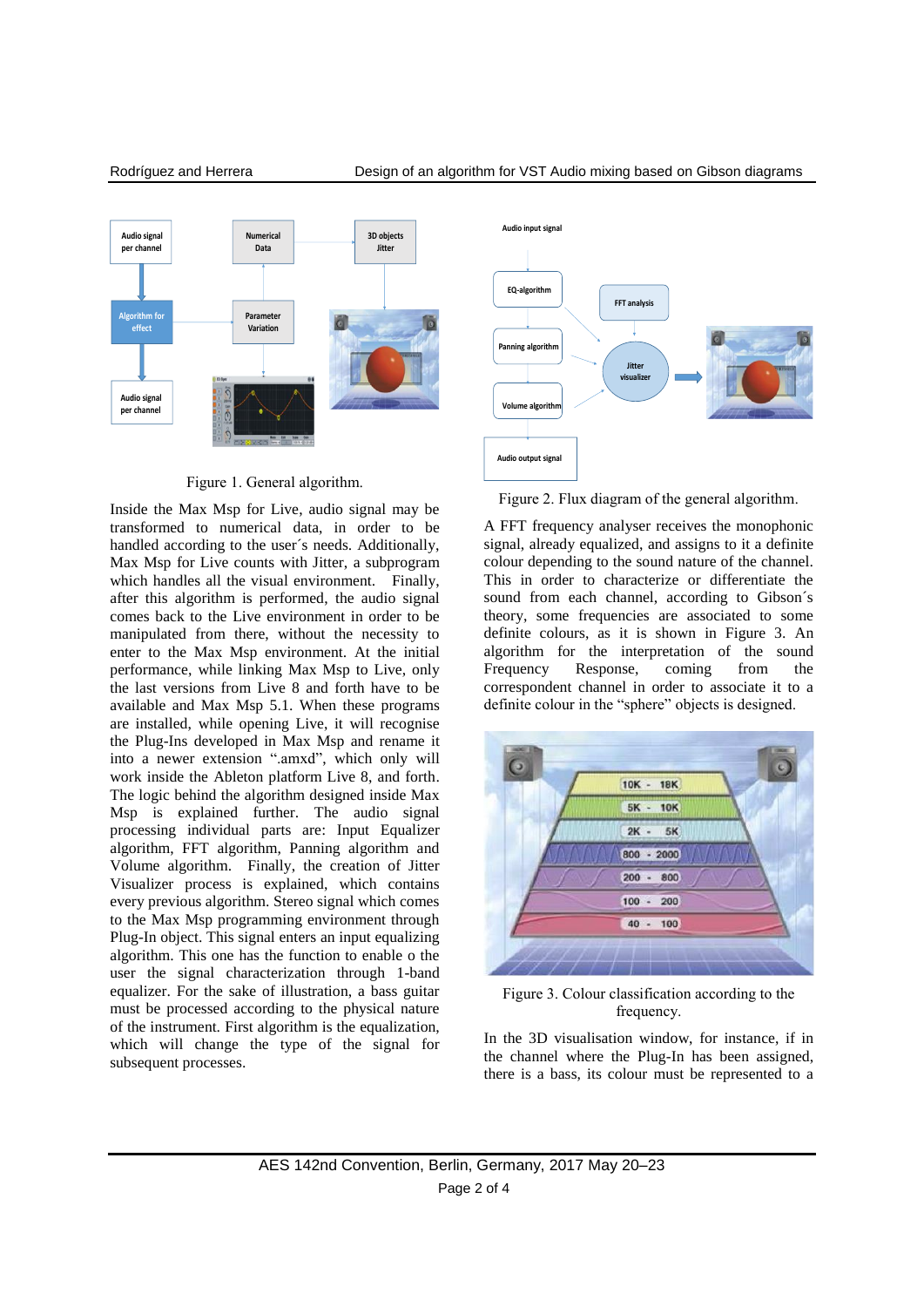frequency between 100 and 800 Hz, which is the violet. Besides, the input equalizer, according to its configuration will help to define the colour and the sound for each channel.

After analysing the frequencies characteristics of the channel, the amplitude value summation is received (from  $20$  Hz – 320 Hz) and this averaged summation is sent to an object which assigns the colour to "sphere" objects. If the sound characteristic of the channel contains a register in low frequencies, then a reddish colour will be noted. The middle range frequencies register is taken from 640 Hz till 2 kHz, making to it an assignation as blue colour, and finally the high frequencies will be from 4 kHz to 20 kHz with a green colour –everything according to Gibson´s theory. Afterwards the stereo signal passes to the panning algorithm, which enables to receive the signal for further modification by the user in the stereophonic space. The output signal of this algorithm will have equalization and panning. The algorithm varies the channel level or volume, in a stereophonic manner, in order to take back the processed audio signal to the Live environment. All these algorithms imply changes to objects in Jitter, which are the ones in charge to convert the audio information into video.

### **3 Results**

The creation of a virtual VST processing system was achieved; its purpose is to achieve a signal transformation of the sound signal by a graphic interface which facilitates the audio mix spatialization VST, through 5 different processes per channel.

### **4 Analysis of colours by pure tones**

By pure tone insertion per channel, and the assignation of the project plugin, there may be compared the results of colour frequency with the theory exposed in Gibson´s book. The used frequencies in this test are: 50 Hz, 200 Hz, 500 Hz, 1000 Hz, 5000 Hz, 8000 Hz and 15000 Hz. The vertical disposition is according to the frequencies that were used in this test, for this reason the objects are not symmetrically separated. Colour theory according to Gibson´s theory may be compared to the results obtained in the Live session, inside the

visualisation window of the Plugin. The colour is determined by the FFT analyser, which assigns a colour depending on the frequency.

#### **5 Volume and panning analysis**

By the same session with pure tones, a depth distribution is performed through the knob gain, in order to observe the volume levels and their position in the visualisation window. This analysis was done for the whole range for the volume in the plugin.

Volume levels are distributed symmetrically; it is noticed the objects´ depth – by their radius -. The less their volume, the less the sphere radius. Some objects keep active the option "edge" which acts as transparency. As for instance, the closest sphere keeps a different render mechanism with respect to the next, so to be distinguishable. The range of panning values covers the whole stereophonic space; in the horizontal extremes of the visualisation window, 50L for the left-limit and 50R for the rightlimit belong. The frequency values are the same for the previous tests, ordered from less frequencies at the left to higher frequencies at the right. Continuing with the results analysis for the panning parameter, we may confirm that the values which control the sphere radius are dependent of the Knob Gain of the input equalizer, due to the fact that this parameter increases the frequency level that has been determined. In an implicit way, this value increases the object spatial amplitude. The spatial disposition of this analysis was randomized in order to show the visualisation possibilities of the objects. When they are sharing the same physical space, then the sphere radius ranges from larger to smaller values; in other words, from higher gains to less gains at the input equalizer. Also there were used pure tones from previous sessions, keeping the low frequencies from left to right, as it was seen previously in the volume analysis. The radius value is only controlled by the input equalizer gain.

#### **6 Control analysis through camera**

Final results are tested; vertical and horizontal movement control of objects through a camera: the detection process of movement for this algorithm recognizes a determined colour by the user.